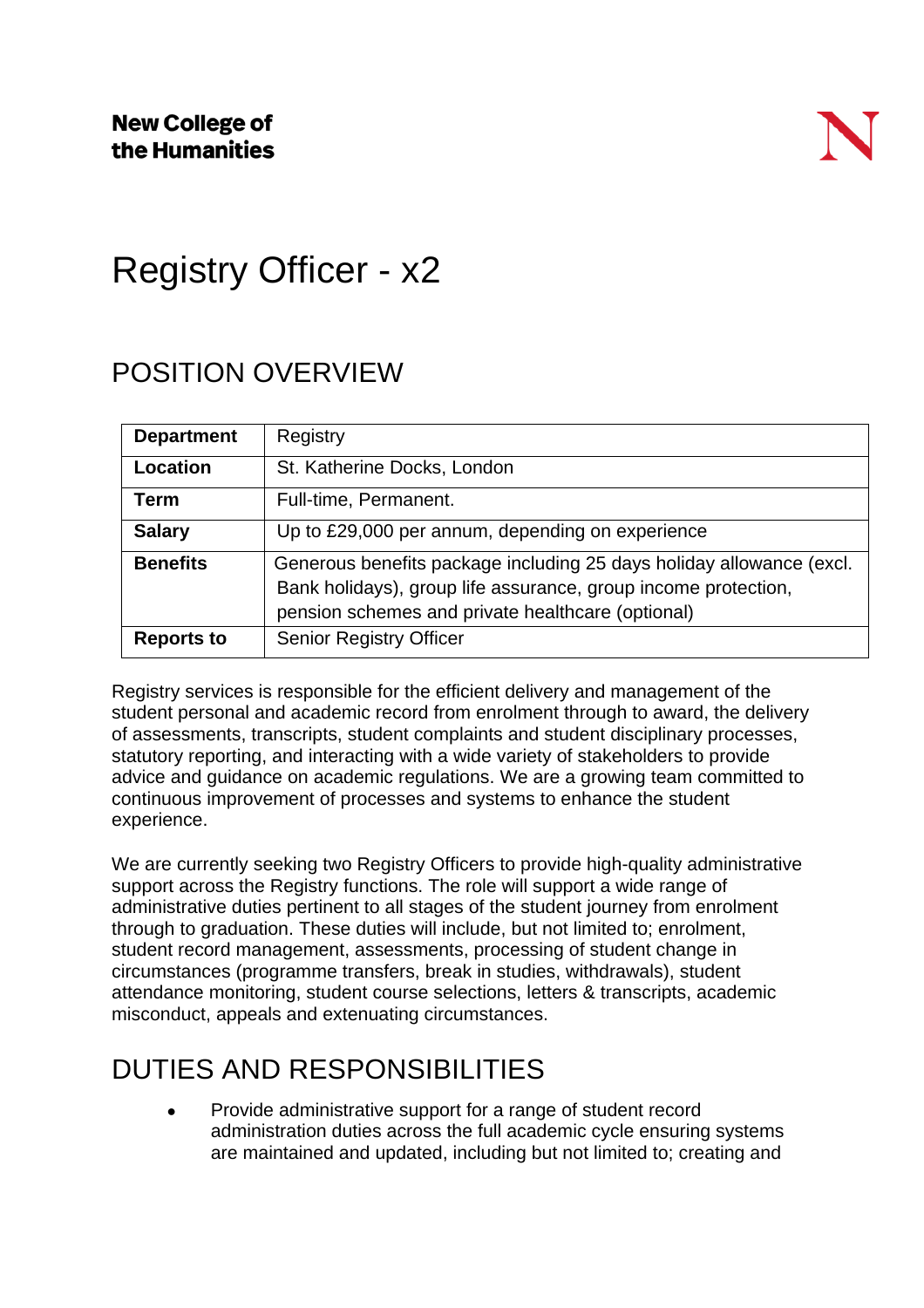maintenance of individual student records, inputting student data, generating reports for Boards and inputting assessment marks.

- Providing administrative support for all assessments including but not limited to; checking assessment briefs and exam papers, marking and moderation for all courses, inputting and release of marks to students and staff and preparation of assessment data for Exam Boards.
- To support the operational activities which underpin the student lifecycle, utilising systems and databases – e.g. student records systems and Virtual Learning Environments – accordingly, and in accordance with best practice, ensuring consistency of data and identifying and resolving issues.
- Provide administrative support for student change in circumstances forms such as programme transfers, break in studies and withdrawals; updating the student record system to reflect these changes in an accurate and timely manner.
- Provide administrative support for attendance monitoring, ensuring data is accurate and reports submitted to relevant teams such as Visa Compliance within set deadlines.
- Support the planning and administration of enrolment and induction week activities.
- Produce documentation such as student letters, transcripts, certificates of attendance, confirmation of degree documentation for students.
- Support the Senior Registry Officer with the student course selection process and other programme administration tasks, updating student records accordingly and communicating to relevant teams e.g. assessments and learning resources.
- With guidance from the Senior Registry Officer, provide administration for student misconduct cases, academic appeals, student complaints and extenuating circumstances processes and policies.
- Undertake committee servicing responsibilities for meetings as appropriate, including production of agendas, secure collation and distribution of papers and formal minute writing.
- Provide administrative support for the wider Registry team during peak periods to ensure all tasks are carried out and deadlines met.
- Respond to enquiries made through the Registry mailboxes and telephone ensuring that they are fully responded to in a timely, clear and empathetic manner, investigating where necessary to resolve issues that may arise.
- Understand, comply and advise staff and students on Registry processes, policies and systems; and proactively contribute to the continuous improvement of these.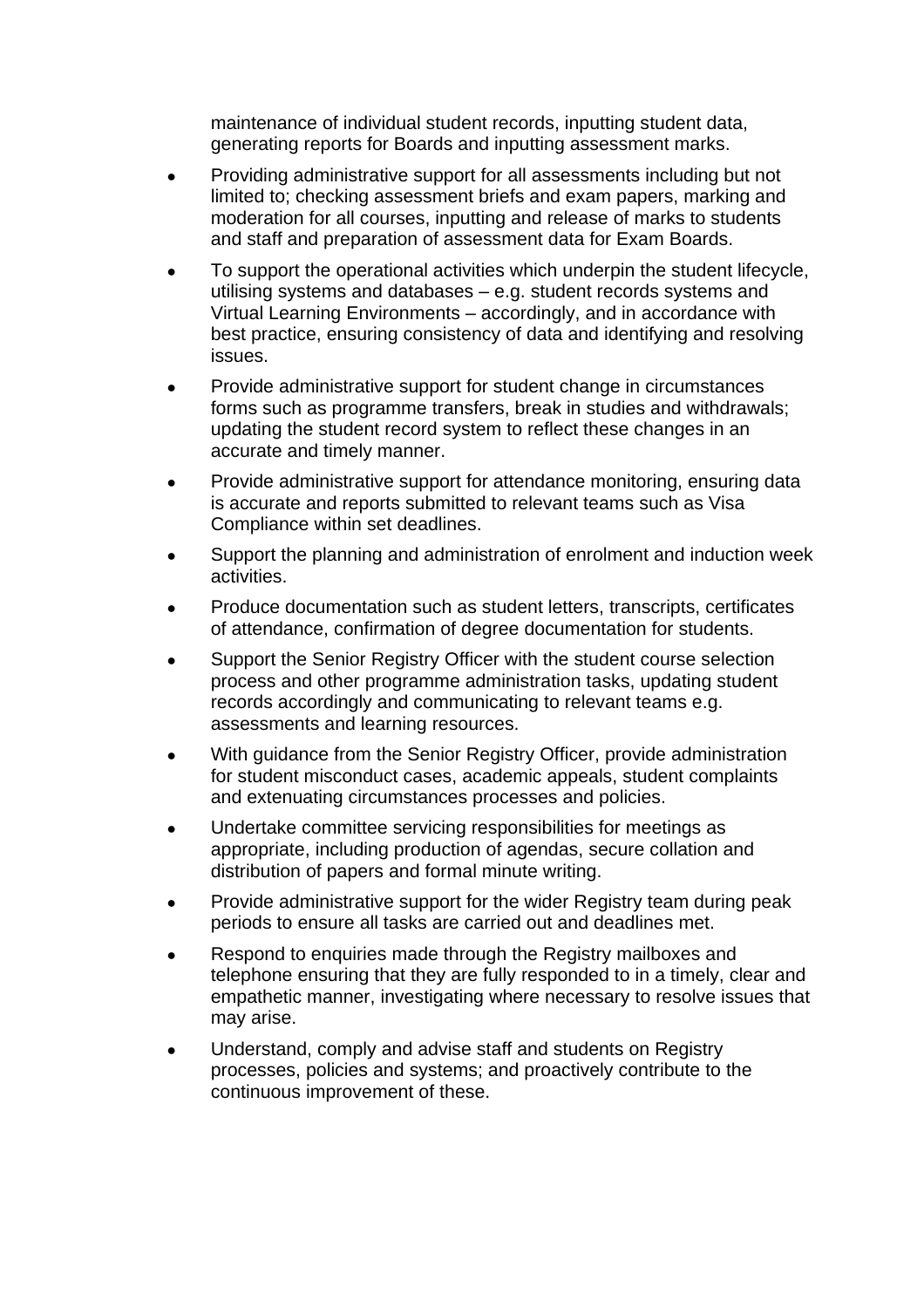### OTHER DUTIES

- Any other duties commensurate with the level of responsibility of this post, for which the post holder has the necessary experience and/or training and as instructed by the College.
- Work at weekends and outside of normal office hours will be required occasionally.
- Travel may be required.

#### ABOUT THE COLLEGE

Founded in 2012, New College of the Humanities at Northeastern has established itself as a prestigious higher education institution based in the heart of London. After becoming part of Northeastern University's global network in early 2019, the College has undergone a period of rapid growth, having been granted Taught Degree Awarding Powers in February 2020 and moving to new premises in 2021. NCH continues to grow taking in more students year on year, further expanding its courses, network and opportunities

## PERSON SPECIFICATION CRITERIA

| <b>Qualifications</b>                                                                                                   |  |  |
|-------------------------------------------------------------------------------------------------------------------------|--|--|
| A Level qualifications (or equivalent), or equivalent relevant                                                          |  |  |
| administration experience                                                                                               |  |  |
| Honours degree or equivalent relevant experience.                                                                       |  |  |
| <b>Experience/Knowledge</b>                                                                                             |  |  |
| Experience of working in an administration role with the education sector, E<br>preferably Higher Education.            |  |  |
| Knowledge and understanding of core academic and administrative<br>functions in higher education.                       |  |  |
| Proven ability of effective problem solving and decision-making.                                                        |  |  |
| Experience of using data management systems for data processing and<br>inputting.                                       |  |  |
| Demonstrable experience of providing a responsive, customer-focused<br>service – via telephone, email and face-to-face. |  |  |
| Experience of committee servicing.                                                                                      |  |  |
| Understanding of GDPR, Equality Act and other legislation relevant to<br>education.                                     |  |  |
| Experience of working in a fast paced and rapidly developing<br>organisation.                                           |  |  |
| <b>Skills/Abilities</b>                                                                                                 |  |  |